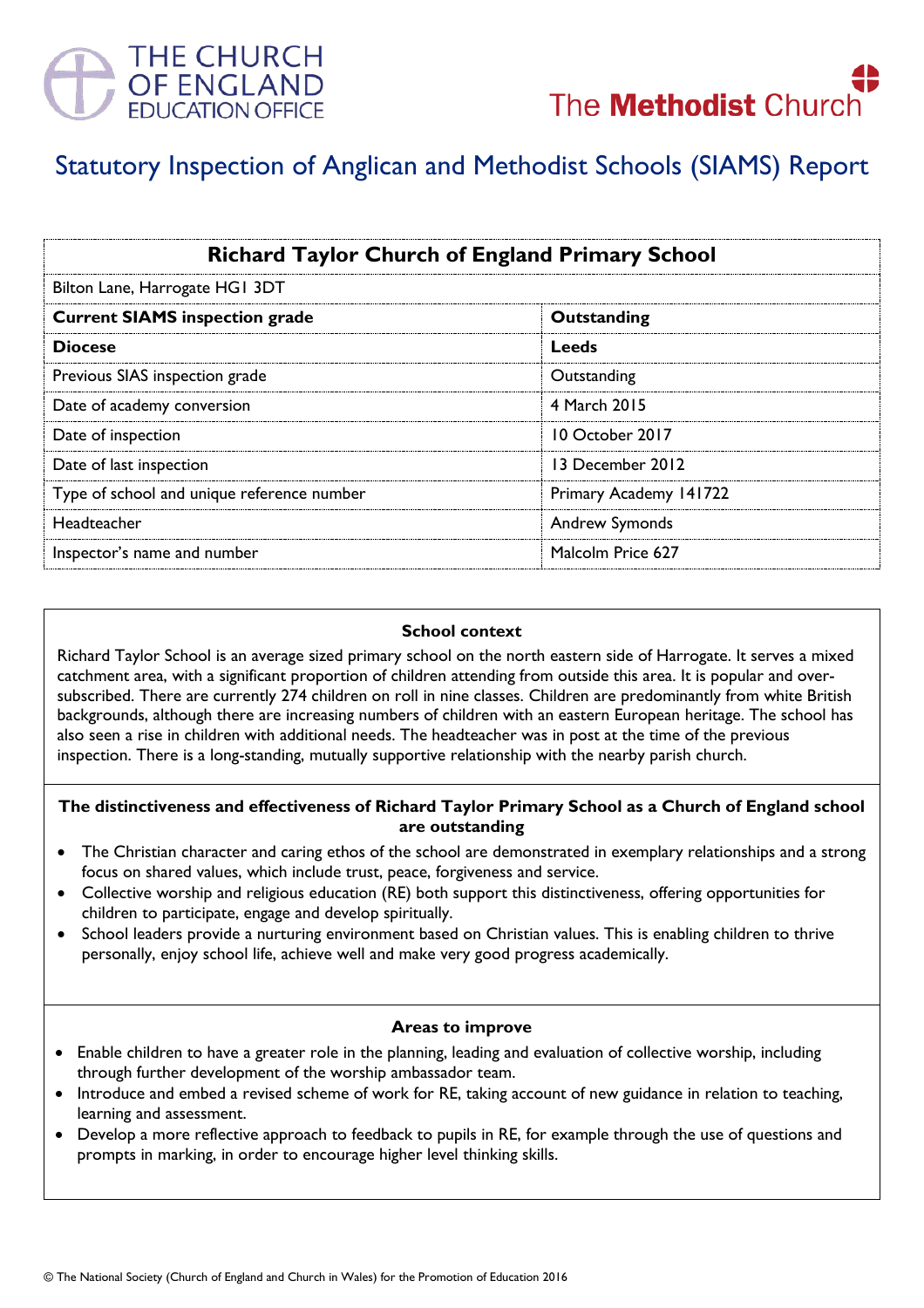## **The school, through its distinctive Christian character, is outstanding at meeting the needs of all learners**

Everything about this school suggests a happy, positive and thriving environment based on Christian principles that are understood and expressed by the whole school community. As a result, relationships are of the highest quality and children are growing up in a context where, in the words of the mission statement, they understand that they 'are loved by God'. Children have played a key role recently in discussing and agreeing the nine core Christian values, such as trust, peace, forgiveness and service. They explain that these are 'values that Jesus taught and we want to live by' and that 'we are a church school and some values have developed from the Bible'. Where values do not initially appear to be distinctively Christian, children can justify their inclusion. For instance, they say that 'the reason we chose sportsmanship is that it helps us to develop other values that are in it'. The values are highly visible in displays around the school and are consistently referred to in lessons by both teachers and children. Parents say that children know and can explain the values and that 'they demonstrate this in their behaviour'. They also say that the school culture raises children's confidence, especially for those with additional needs.

The impact of the distinctive Christian character is evident in the way children treat each other with respect and how older children look after younger ones in school family groups. As one child stated, 'we learn about different stories from the Bible, and as we learn and understand, we start to try to be a better person like in the story.' Another child related how 'the feeding of the five thousand inspired me to help others'. Children can explain that the cross on the school logo represents Jesus dying on the cross and that it includes a 'shield to know that God protects us'.

The Christian character is lived out daily through regular prayers, the use of reflective areas in classrooms, and through the leaves on the values tree where children's actions and achievements are recognised by others. Children are proud of their Peace Garden but would like to see it redeveloped. They appreciate the joint activities and strong links with St John's Church and other local churches. Both they and their parents enjoy their visits to the parish church for festivals and children remember and look forward to visits from a wide range of local clergy. There is no doubt that the school has met the development focus from the previous inspection to review its Christian values. In terms of academic development, on almost all indicators pupil attainment is above national expectations. Where there are any minor concerns, such as recently in some aspects of reading, the school, through its distinctive character, has taken decisive action such as through early day interventions and investment in targeted resources. As a result, progress measures are all positive.

# **The impact of collective worship on the school community is outstanding**

In this school, collective worship in a variety of formats is a significant event in each day. Not only do children and adults speak of worship as a stimulating activity, but it is also one of the main ways in which the school's distinctive Christian values are embedded and celebrated. For instance, children are learning about how the value of responsibility affects them. This approach is clearly having a positive impact on children in terms of their attitudes and behaviour, which are admirable. Through engaging presentation, they are able to relate to the gospel story of James and John, to understand how Jesus gave responsibility to his disciples, and to reflect on how they themselves serve in different roles within the school community. Worship promotes children's spiritual development. It includes times of reflection and children respond thoughtfully to questions. They listen very well and are able to recall Bible stories, such as Jesus washing his disciples' feet, and make links to what they are being asked to think about. Artefacts on a table at the front are used as symbols to enhance worship. Children are able to explain the significance of the Trinity and this is illustrated by the lighting of a triple candle. They enjoy worship songs and sometimes use traditional responses. They know the Lord's Prayer and their own school prayer by heart. The school has taken steps to meet the development focus from the previous inspection to 'increase opportunities for pupils to plan, lead and evaluate their own collective worship'. The worship ambassador team has been created and given a role within planning. The worship ambassadors also help to set up collective worship and note down their thoughts as an evaluation in a special book. This adds to the monitoring already carried out by adults, including governors and clergy. Children enjoy helping to lead, for example by acting out the story of James and John, and each class takes a turn in leading worship. Children say that they would like more opportunities to contribute to planning and leading and their mature attitudes suggest that they would respond capably to this. Collective worship is very well supported by visitors from a wide range of local churches, enabling children to experience their input on a weekly basis.